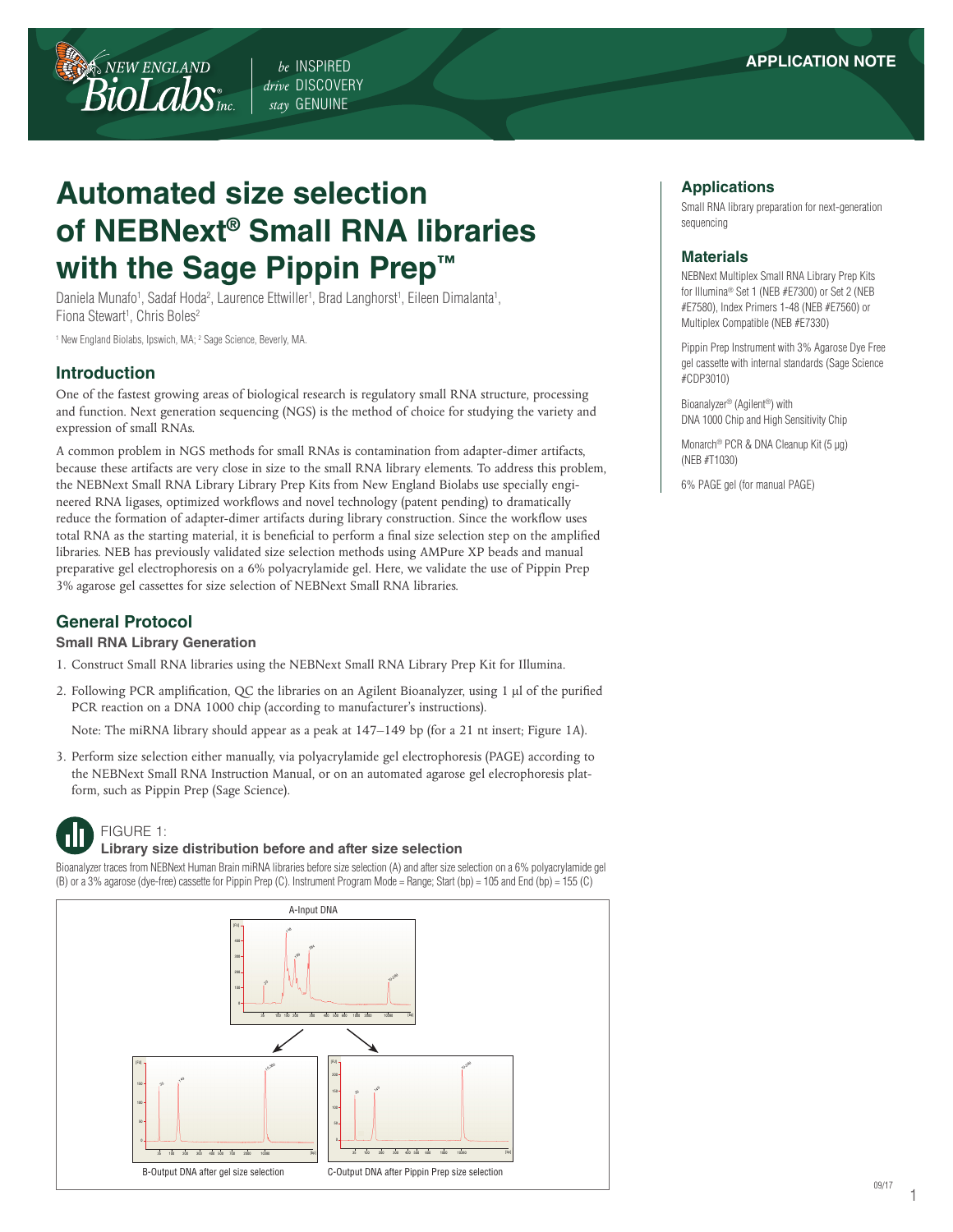#### **Purify and Concentrate the PCR-amplified NEBNext Small RNA Library (100 µl)**

1. Purify and concentrate the PCR amplified library (100 µl) using a Monarch PCR & DNA Cleanup Kit following the protocol recommendations.

#### **IMPORTANT: Use the 7:1 ratio of binding buffer:sample. Discard the flow-through after each centrifugation step.**

2. Elute purified and concentrated library in 32 µl nuclease-free water.

#### **Size Selection of the Concentrated Small RNA Library Using a Pippin Prep 3% Agarose, Dye Free Gel Cassette**

#### Create a protocol:

- 1. In the Pippin Prep software, go to the "Protocol Editor" tab.
- 2. Click "Cassette" folder, and select "3% DF Marker P". (Note: This is an internal standard cassette. Markers are provided premixed with sample loading solution.)
- 3. Select "Range" as the collection mode, and enter the size-selection parameters as follows: BP Start  $= 105$  bp
	- BP End  $= 155$  bp
- The BP Range Flag should indicate "broad".
- 4. Click the "Use of Internal Standards" button.
- 5. Make sure the "Ref Lane" values match the lane numbers.
- 6. Press "Save As" and name and save the protocol.

#### Prepare a 3% Agarose, Dye Free Pippin Prep gel cassette:

1. Follow the instructions in the Pippin Prep Operations Manual (Chapter 6) for preparing and testing a cassette.

#### Load and run samples on Pippen Prep:

- 1. Bring loading solution to room temperature.
- 2. For each sample, combine 30 μl of library sample with 10 μl of DNA Marker P.
- 3. Vortex briefly to mix samples thoroughly. Briefly centrifuge to collect.
- 4. Load 40 μl (library sample plus marker) in each sample well of the 3% agarose cassette.
- 5. Run the program with the settings indicated above.
- 6. After the sample has been eluted, collect the size-selected sample (40 μl) from the elution module.

#### QC the size-selected products:

1. Run 1 μl of the size-selected library in an Agilent Bioanalyzer using the High Sensitivity Chip. (Note: Purification of the size-selected material is not required for QC by the Bioanalyzer.)

#### Data analysis:

- 1. Map the trimmed and length-filtered reads to miRBase (Release 20, human) using bowtie2 (option sensitive-local – non-deterministic).
- 2. Map remaining reads, that do not map to miRBase, to the human genome (hg19) using Star (option – outFilterMatchNmin 20 – outFilterMistmatchNoverLmax 0.05 – outFilterMultimap-Nmax100000).
- 3. Compare the position of the mapped reads to genomic features described in gencode annotation (v17).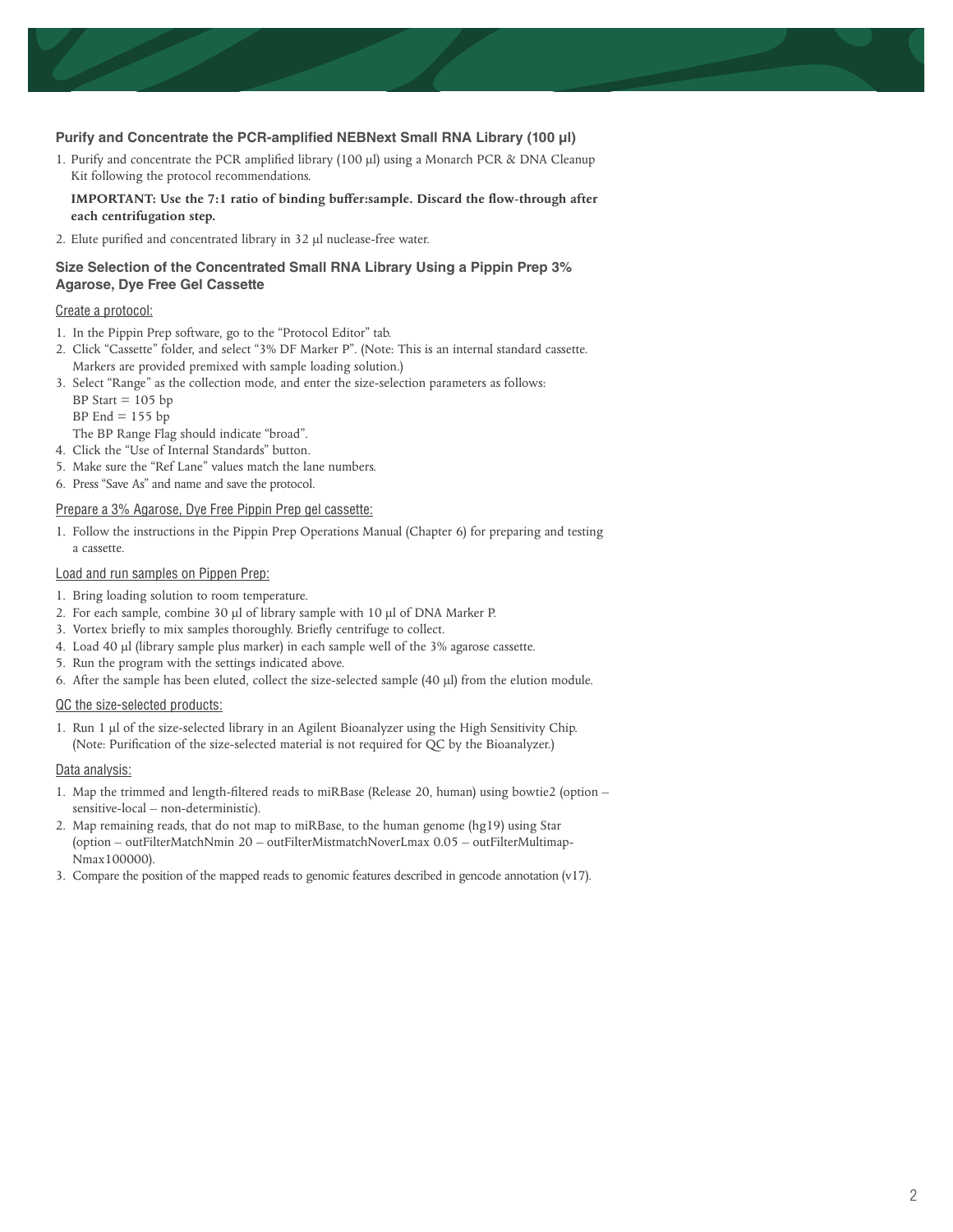# **Results**

#### **Library profile before and after size selection**

The experiments were designed to compare NEBNext Small RNA library quality using two gel-based protocols: manual preparative electrophoresis on 6% PAGE gels, and automated agarose gel electrophoresis on the Pippin Prep.

Six human brain small RNA libraries were prepared from total RNA and indexed using different barcodes. Three libraries were PAGE-size-selected (Figure 1B) and the other three libraries were size-selected on the Pippin Prep using a 3% dye-free agarose cassette (Figure 1C). Both size selected libraries have only a single peak at ~149 bp, with minimal contamination from smaller or larger species. Library yields from the size-selected libraries using the manual gel and Pippin Prep were similar (~20% of the input material is recovered; Figure 2).



# FIGURE 2: **Library yield after size selection.**

The percentage of library yield recovered after size selection is comparable for both size selection methods.



#### **MiSeq® sequencing and data analysis**

The 6 barcoded libraries were pooled in equimolar concentrations, loaded onto a MiSeq reagent v2 kit at 8 picomolar final concentration, and sequenced on a MiSeq instrument (SE; 1X 36 bp; 2.5 million of reads/library).

#### **Adapter trimming and filtering reads by length**

Reads were adapter-trimmed and filtered by length. Reads shorter than 15 nucleotides were discarded. A high percentage of reads (> 90% total reads for both size selection methods) passed the length filtering. The NEBNext Small RNA library prep optimized workflow prevents adapter-dimer formation, therefore only a minimal percentage of reads did not contain insert.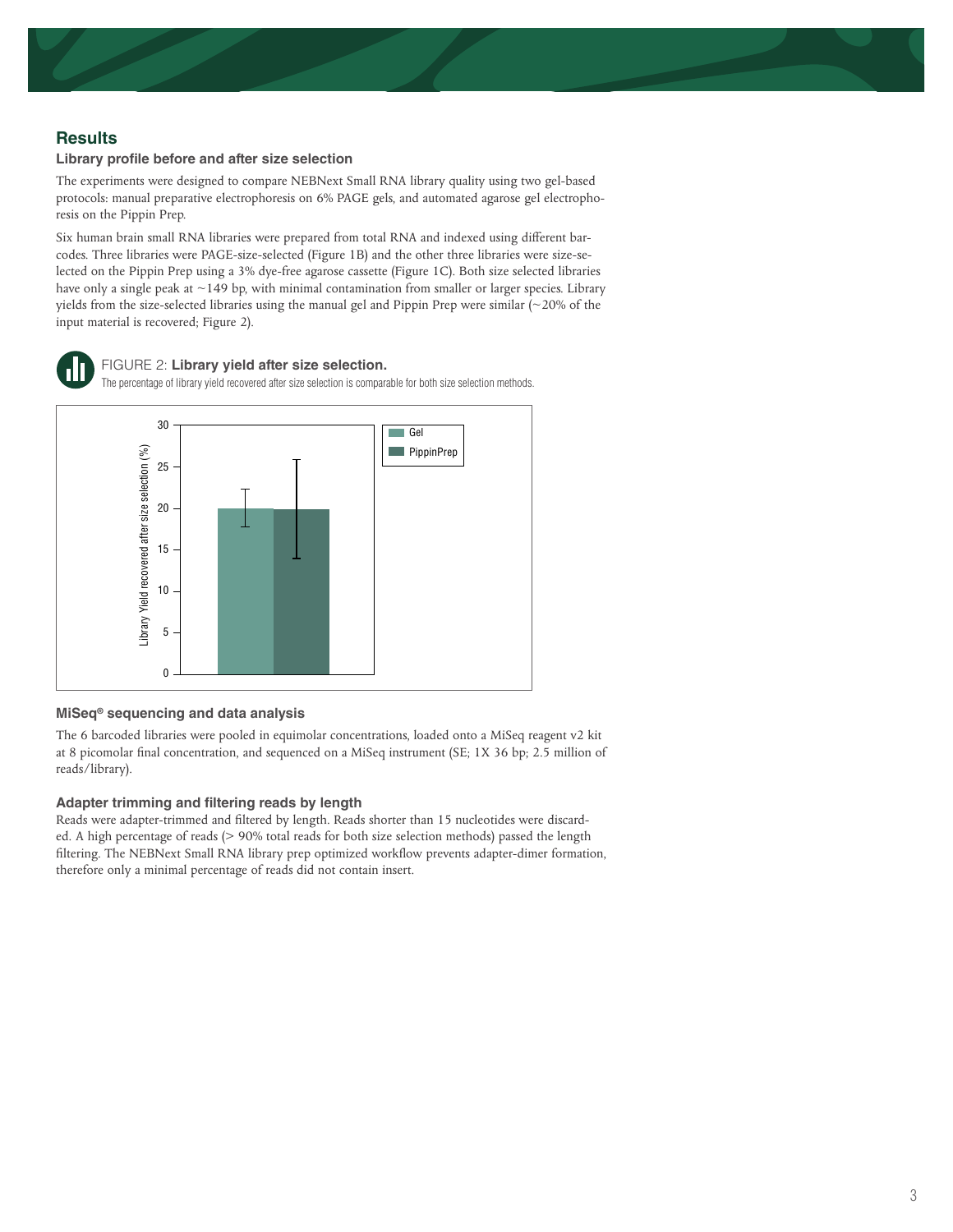#### **Mapping rate**

A high percentage of trimmed reads (> 66%) mapped to human miRNAs present in miRBase for both gel and Pippin Prep size selection methods (Figure 3). The vast majority of trimmed reads (98%) mapped either to the human genome or to miRBase. From the reads that mapped to human, an average of 28% overlapped at least one exonic feature (miRNA, lincRNA, pseudogene, snRNA, protein coding RNA, snoRNA, rRNA, sense\_intronic, mt-tRNA, antisense RNAs) (Figure 4). Some of the reads that did not map to miRBase overlapped with a putative microRNA, increasing the number of reads mapping to various microRNAs (from miRBase or gencode annotations) to more than 68% of total trimmed reads.

# FIGURE 3: **Mapping Rate.**

Libraries have a high percentage of reads mapping to miRBase.





## **Mapping to the human genome**

After aligning to miRBase, remaining reads were mapped to the human genome. The majority of the reads (72%) mapped to un-annotated regions of the genome. The remaining 28% mapped to small nucleolar RNA (snoRNA), miRNA, misc\_RNA, ribosomal RNA (rRNA), small nuclear RNAs (snRNA), protein \_coding RNA, Mitochondrial tRNA (Mt\_tRNA) and Mitochondrial ribosomal RNA (Mt\_rRNA). Very few reads mapped to pseudogenes, long intronic RNA (lincRNA), processed\_transcripts and antisense RNA.